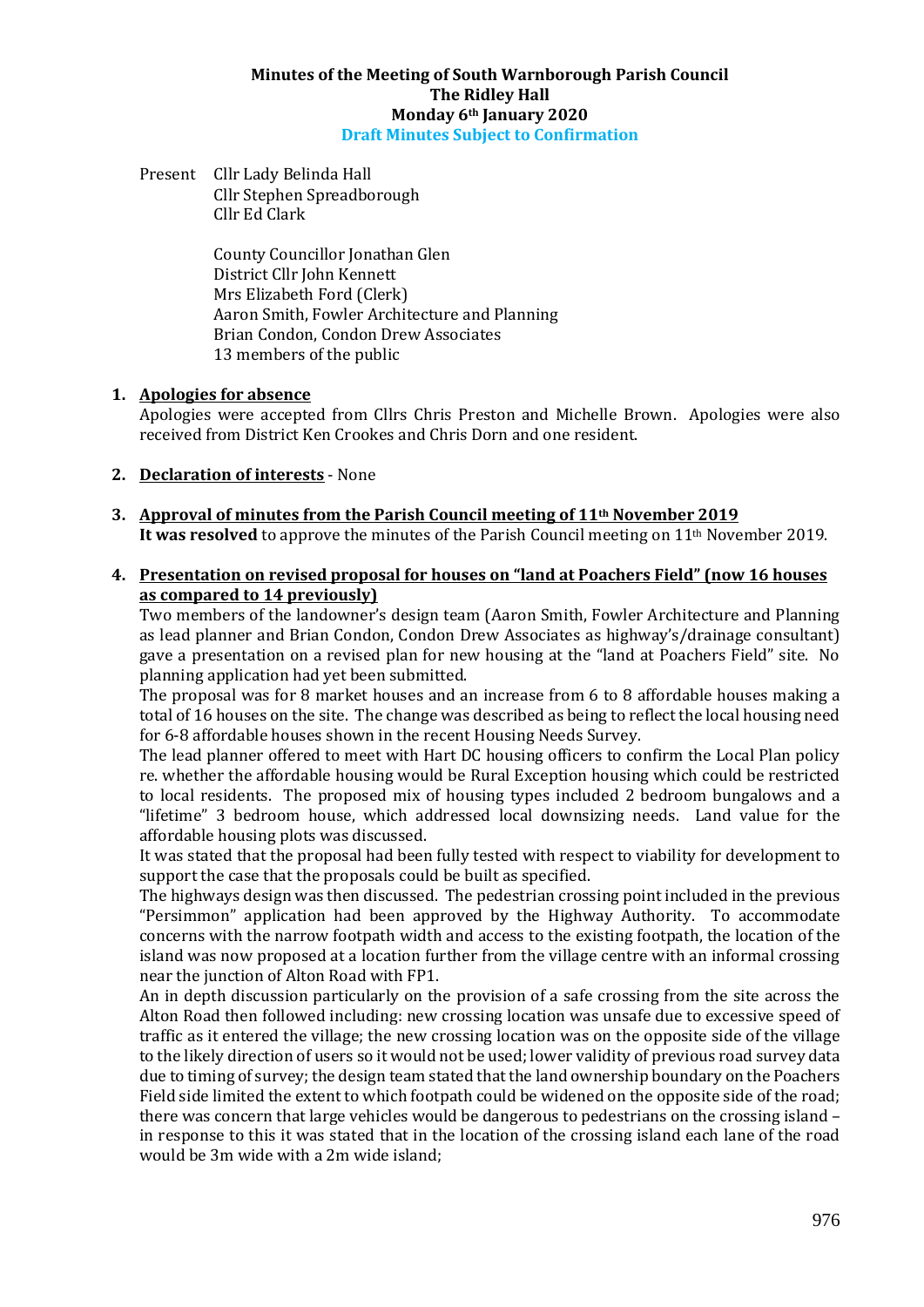an independent road safety audit would be carried as part of the application; the Alton Road through the village "looked like a main road and was faster than it needed to be" which reflected the previous reclassification from an A to a B road; traffic calming required street lighting; an example of an alternative means of traffic calming (removal of white lines and change of surface treatment) was referred to; a resident reported on the difficulty of crossing the Alton Road with small children; traffic did not slow until the Poacher Inn; small tanker access to residential properties limited the location of the traffic island in the Poachers Inn location; it was suggested that a new traffic order which reduced the 50mph speed limit to 40mph on the northern approach to the village should be part of any planning permission for the site; site development should protect against surface water flooding onto the Alton Road; a principal concern was road safety and the B3349 was a main artery between Reading and Alton; the proposed new location for the formal crossing point had been under water that week.

The design team reported that Thames Water had confirmed that the South Warnborough Pumping Station on Gaston Lane had capacity to take sewage from the site. Routing of the public sewer across agricultural land rather than along FP1 was preferred by residents and there were problems with surface drainage at the top of FP1 on Gaston Lane. Surface water from roofs would be contained in house plot soakaways and highway surface water in permeable paving. It was suggested that there was the potential for betterment of the existing surface water runoff from the site. A cut-off drain along the boundary of the site was requested. It was stated that block paving on the site would be maintained by a management company post development.

**It was resolved** that the report from the County Councillor would be heard next.

# **5. Update from County Councillor**

County Councillor Jonathan Glen reported on a commitment by HC Highways to carry out annual maintenance of the ditch outside Wychwood House and there would be additional maintenance works carried out elsewhere in the village. The works would take up to a year to be carried out. The Parish Council was requested to advise on any issues with the proposals. A resident requested that the proposed jetting be extended further upstream to the area of the Village Shop.

#### **Reports from Representatives including:**

#### **a) To agree the date of the playground inspection training**

It was resolved that the date of the playground inspection training would be on Saturday 15<sup>th</sup> February.

#### **b) To agree footpaths to be included in the 2020 HCC Cutting Schedule**

The list of paths which had been submitted previously to the HCC Cutting List was discussed and it was decided to add Footpaths 3 and 4. It was noted that Hayley Lane was not marked on the definitive map as a Public Right of Way as it was public highway and any maintenance was understood to be the responsibility of Hampshire County Council.

#### **c)To agree schedule of works for Parish Lengthsman**

The schedule for the Parish Lengthsman as listed below was agreed. It was decided not to request a survey of the road gullies in the village as this information was already held by the Parish Council Highways Representative.

- **i.** Replacement of two barriers on Footpath 1 (to be referred to HC Highways/ HC Countryside Services for contribution to funding).
- **ii.** Replacement bollards at Street Farmhouse and junction Less Hill and Alton Road
- **iii.** Replace broken mesh fencing alongside play equipment
- **iv.** Cut back vegetation around pumping station and on verge opposite Hawthorn Cottages
- **v.** Treat with preservative two picnic bench sets
- **vi.** clean road signs and reflectors throughout village

The Clerk was requested to establish the ownership of the trees and layby alongside the Alton Road up to the Never Despair Garage.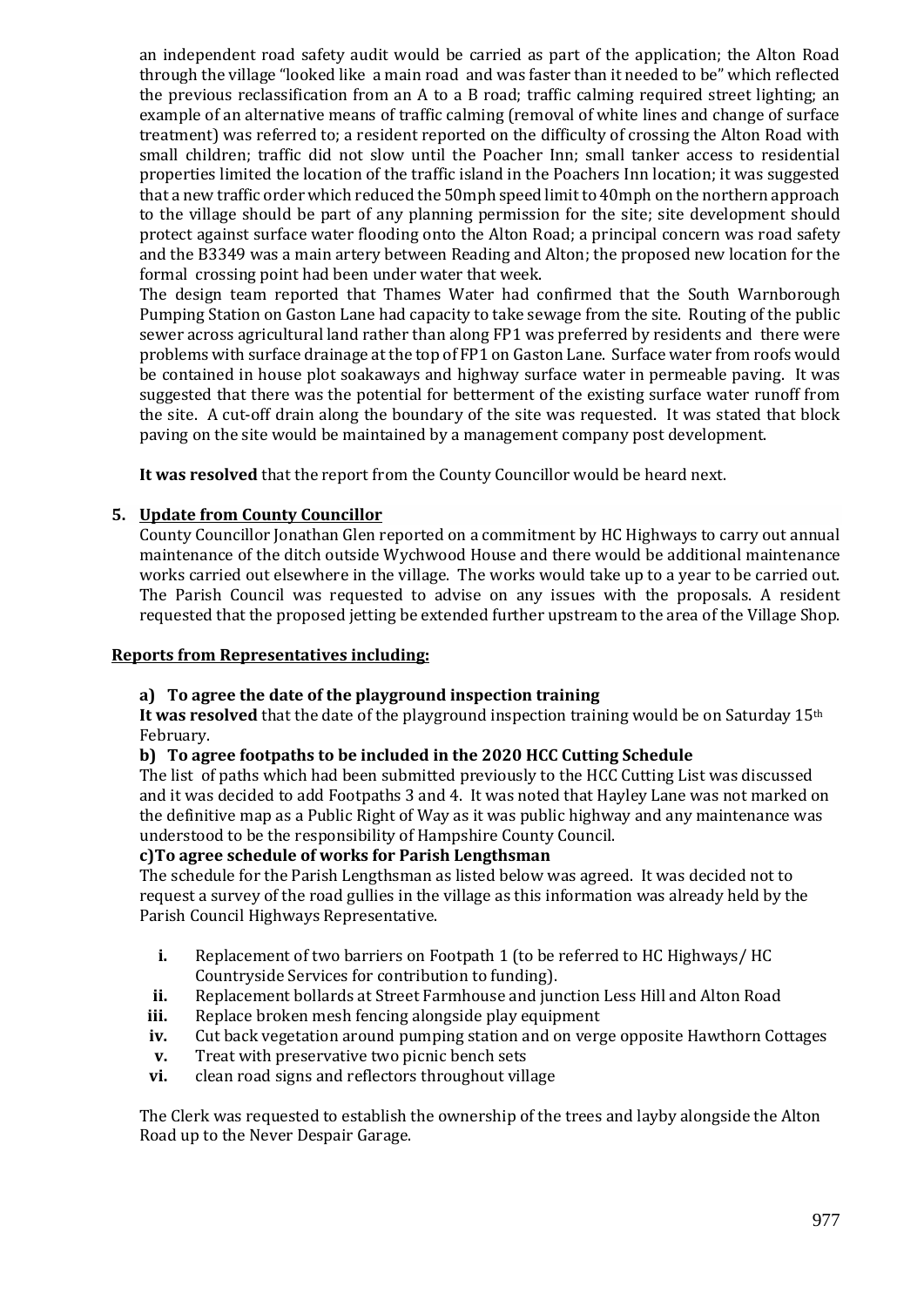#### **SWLP**

Mr Barham had contacted the Parish Highways Representative to advise on some new plans for the Lees Buildings/Granary Court/ Granary Barns site. He said he was now considering knocking down the large barn to the north of the site with 8 to 12 houses there served by a new entrance in the middle of the site.

#### **HIGHWAYS**

Reported potholes in the village did not fit the safety criteria to warrant repair. A gully by the bus stop was under repair. There were several reports of road problems to the meeting: run-off from adjacent land onto the Froyle Road in two locations; the road gulleys on Lees Hill and Gaston Lane were blocked; the drain by Abbotsford on Alton Road was full of leaves.

#### **FOOTPATHS**

No problems had been reported. At the meeting the footpath from Ridleys Piece to Gaston Lane to the left of 1 Ridley's Piece was reported to be slippery with moss.

#### **WAR MEMORIAL AND VILLAGE GREEN**

Happy New Year was wished to all in the Parish Council with thanks for its endeavours within the village. Thank you also to the volunteers who work on the Village Green for their work and support during 2019. The rota for 2020 would be sent out shortly and it was asked that if anyone else could volunteer to help with the Village Green and War Memorial it would be very much appreciated. It was worthwhile as it made the village look loved and cared for and provided an attractive centre for all to enjoy. The first task for this year would be the tidying up of the hedge at the back of the Green in January with the rota starting in March.

#### **SWAGA**

Cllr Ed Clarke advised that he would check the windbreaks and supply the Clerk with the information on the playground contractor of the new playground in Odiham. Sources of funding were discussed and Veolia cited as a contributor to the SWAGA build. A resident voiced frustration about lack of progress on the playground improvements but there were no offers of help in carrying out the work.

A leaflet requesting volunteers would be include with the February parish magazine calling for volunteers to help in the village.

#### **VILLAGE FETE**

The next village fete would be Saturday 13th June. The first fete committee meeting would be Monday 13<sup>th</sup> January. The £4K grant to the playground would be paid to the South Warnborough Recreation Area Trust. **It was resolved** that the Parish Council would accept the balance from the Village Fete account to be held in trust as an allocated reserve, subject to agreement by the Fete Committee.

#### **POLICE** (report received after meeting)

Only a few crimes were reported since the last meeting. In November an elderly resident reported paying a cold caller at the door an inflated amount of money for gutter cleaning. In December a leaf blower was stolen from a vehicle parked in the resident car park outside victims address and there was also a report of a parking dispute.

#### **6. To consider quotes received for the new Parish Council Grounds Maintenance Contract**

Quotes had been received from three contractors for a new three-year Ground Maintenance Contract for March 2020 to November 2022 inclusive. Two specifications were quoted for being: (a) the existing scope of works; and (b) a variation to provide areas of uncut grass in several areas of the parish to improve the wildlife habitat value of these in-village areas.

The three quotes were reviewed and **it was resolved** to appoint Swadling Garden Services to carry out specification (b) for a total contract cost of £10,356.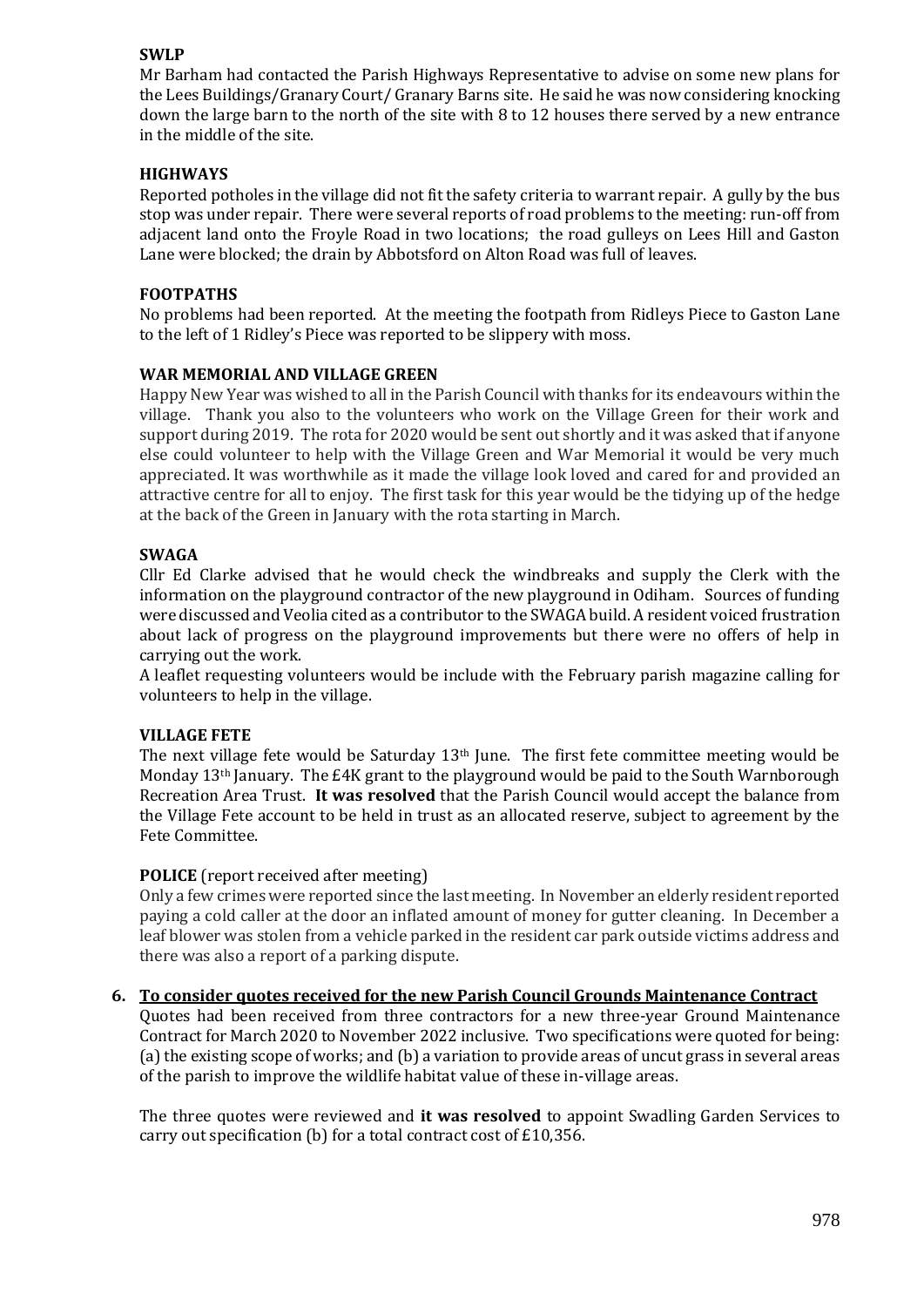# **7. Financial Reports**

a)Bank reconciliation

The bank reconciliation was checked against the bank statements and all signed. Bank balances on 6th January 2020 were:

| SWPC Treasurers (current) account         | £ 20,617.05  |
|-------------------------------------------|--------------|
| <b>SWPC Burial Ground Account</b>         | £ $3,169.01$ |
| <b>SWPC Recreation Area Trust Account</b> | £ $9,758.70$ |
| <b>SWPC - SWAGA CMM Account</b>           | £ $2,358.91$ |
| <b>NS&amp;I Savings Account</b>           | £ $6,058.07$ |

#### b) Minute agreement to payments

See Appendix A. **It was resolved** to approve the payments listed below (total £149.60)

| Payments to be Authorised 6th Jan |                                              |  |  |   |        |
|-----------------------------------|----------------------------------------------|--|--|---|--------|
|                                   |                                              |  |  |   |        |
|                                   | 06/01/2020 E Ford Dec and Jan expenses       |  |  | f | 124.60 |
|                                   | 06/01/2020 The PD Group Ltd, volunteer flyer |  |  |   | 25.00  |
|                                   |                                              |  |  |   | 149.60 |
|                                   |                                              |  |  |   |        |

c) To set the Parish Council precept for 2020/2021

**It was resolved** to set the Parish Council precept for 2020/2021 at £31,076.

## **8. To consider the following planning application:**

a) **17/00112/CON, 6 Alton Road.** Approval of conditions 3- materials- 4- construction method statement- 6- surface water drainage- and 7- foul water- pursuant to 17/00112/FUL Erection of detached three bedroom dwelling, with one car parking space to the front, a rear garden with cycle storage provision and the a further car parking space to the rear of the garden. Two car parking spaces to the front of No 6 Alton Road and enlarged rear garden.

The application was discussed and **it was resolved** to submit the comment of no objection and to inform Hart DC that it was understood that foul drainage from 6 Alton Road and adjacent properties was managed by a septic tank on the opposite side of the Alton Road.

# **9. Update on previous applications**

**19/02500/CA, The Old Rectory, Alton Road.** 01 (Fir) - Remove 02 -21 (Fir) - Remove 23 (Poplar) - Remove 24 (Holly) - Remove 25 (Sycamore) - Crown reduction to final height of 8m including minor trimming of lower branches to maintain proportional shape 27 (Sycamore) - Crown reduction to final height of 10m including minor trimming of lower branches to maintain proportional shape 28 (Holly) - Remove

Parish Council comment no objection. Status: Decided. No objection.

**19/02493/HOU, Fir Trees, 1 Tigwells Field, Gaston Lane.** Erection of a first floor and part two storey side extension and single storey rear extension.

Parish Council comment no objection. Status: Granted.

**19/02481/CA, South Warnborough Lodge, Lees Hill.** Line of Leylandii – Fell.

Parish Council comment no objection. Status: Decided. No objection.

**19/02314/HOU, Green Barn, Lees Hill.** Erection of a garden room.

Parish Council comment no objection. Status: Granted.

**19/02276/HOU, Oakdene, Pickaxe Lane.** Erection of a first floor rear extension, conversion of loft to habitable accommodation and alterations to fenestration.

Parish Council comment no objection. Status: Granted.

**19/02230/CA, Stonewold, The Walled Gardens, Froyle Lane.** T1 - Apple tree - Prune 2-3ft T2 - Apple tree - Prune 2-3ft T3 - Silver birch - Remove 4/5 lower branches.

Parish Council comment no objection. Status: Decided. No objection.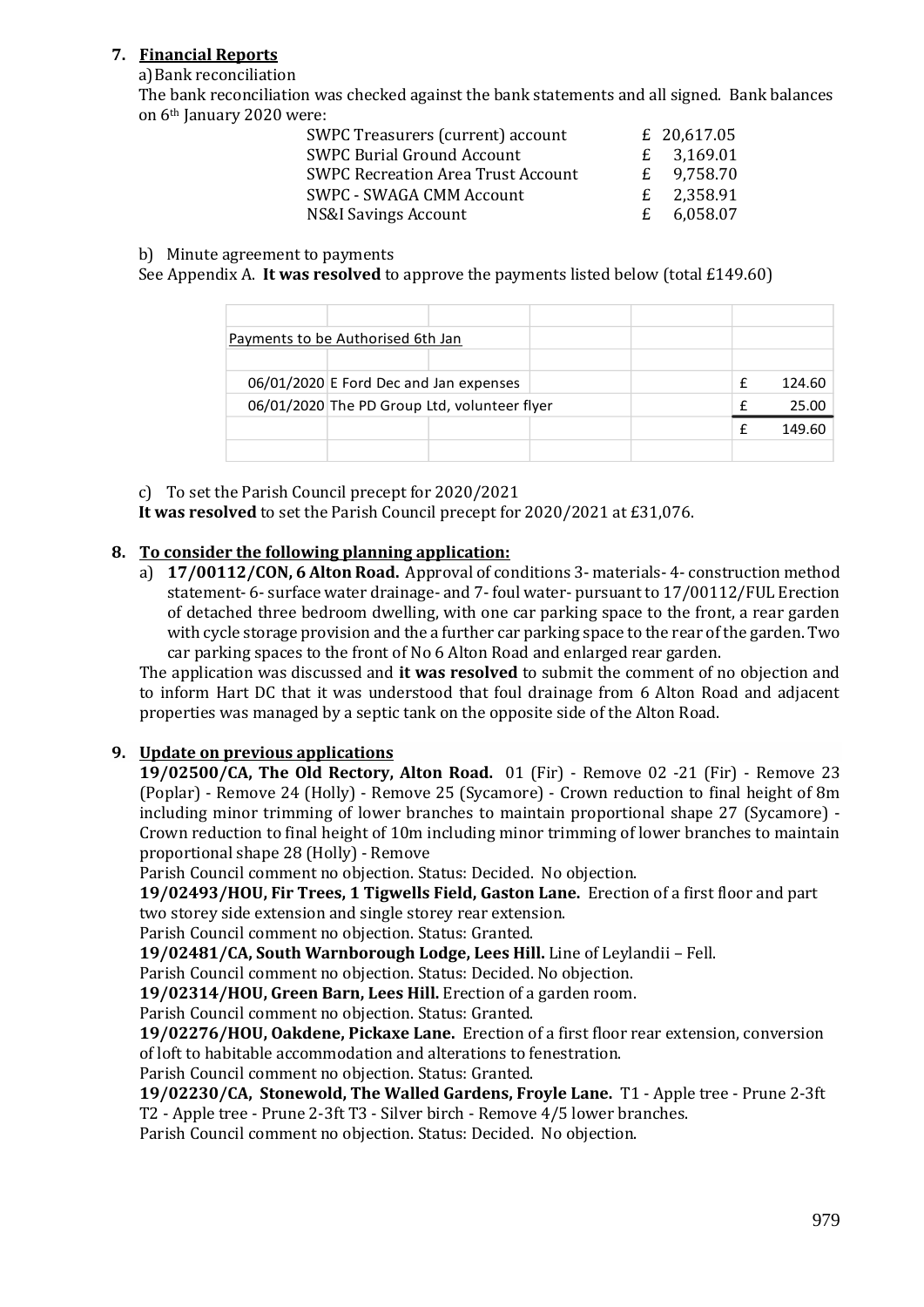**19/01949/HOU & 19/01950/LBC, Lees Cottage, Lees Hill**. Erection of a two storey rear extension, creation of basement. Single storey outbuilding with accommodation in roof space and replacement of metal railings with new fence and gate. Parish Council comment no objection. Status: To be heard at Hart DC Planning Committee on Weds 15th January.

#### **10. Update from County Councillor**

See after Minute 4.

## **11. Update from District Councillor**

Approval of the Local Plan by the Plan Inspector was expected in January and would then need to be formally adopted by Hart DC. It would take at least another six months to put CIL developer contribution payments in place. CIL had the advantage that there weas an automatic payment depending on the value of development whereas for S106 payments it was necessary to demonstrate that these were needed to mitigate the effects of the development. Parish Councils received 15% of CIL payments, and 25% if a Neighbourhood Plan was in place. The recent dismissal of the appeal for the Hyde Road etc development in Long Sutton was given as an indicator that if any future planning application at the Poachers Field site went to appeal it would be dismissed.

## **12. Questions and answers from the floor**

The speed indicator device was not working. A resident asked when the bus shelter opposite the village shop would be installed. Concrete blocks had been placed on the access to agricultural land on Gaston and Ford Lanes to deter theft and poaching. A farmer's team had collected 34 bags of rubbish from verges in the area.

Residents need to register their vehicles as soon as possible with Hampshire County Council to avoid paying a £5 per visit fee to household waste recycling sites. Registration can be made using the link below or residents without internet access should call 0300 555 1389. The registration applies to cars and 4\*4's only and 3 cars per address can be registered. Visit www.hants.gov.uk/wasteandrecycling/recyclingcentres/vehicle-registration

Hampshire County Council is asking people who live, work and study in Hampshire to have their say on proposed changes to the library service. Visi[t www.hants.gov.uk/library](https://www.hants.gov.uk/aboutthecouncil/haveyoursay/consultations/library-consultation)[consultation](https://www.hants.gov.uk/aboutthecouncil/haveyoursay/consultations/library-consultation) for more information and to fill out the consultation response form online. The consultation is open from Thursday 9 January until Wednesday 18 March 2020.

A long term "vision" document for the parish was discussed. This was not a Neighbourhood Plan but a new "Parish Plan". The Clerk would obtain a copy of the previous Parish Plan.

#### **13. To confirm date of next meeting**

The date of the next meeting would be Monday 9th March 2020 at 7.30pm in The Ridley Hall.

**14. To agree that under the Public Bodies (Admission to Meetings) Act 1960, the press and public is excluded from the meeting whilst confidential business is discussed. It was resolved** that under the Public Bodies (Admission to Meetings) Act 1960, the press and public is excluded from the meeting whilst confidential business is discussed.

# **15. To discuss confidential business**

See confidential minutes.

The meeting finished at 9.45pm.

Signed Chairman **Date** 

Parish Clerk Elizabeth Ford